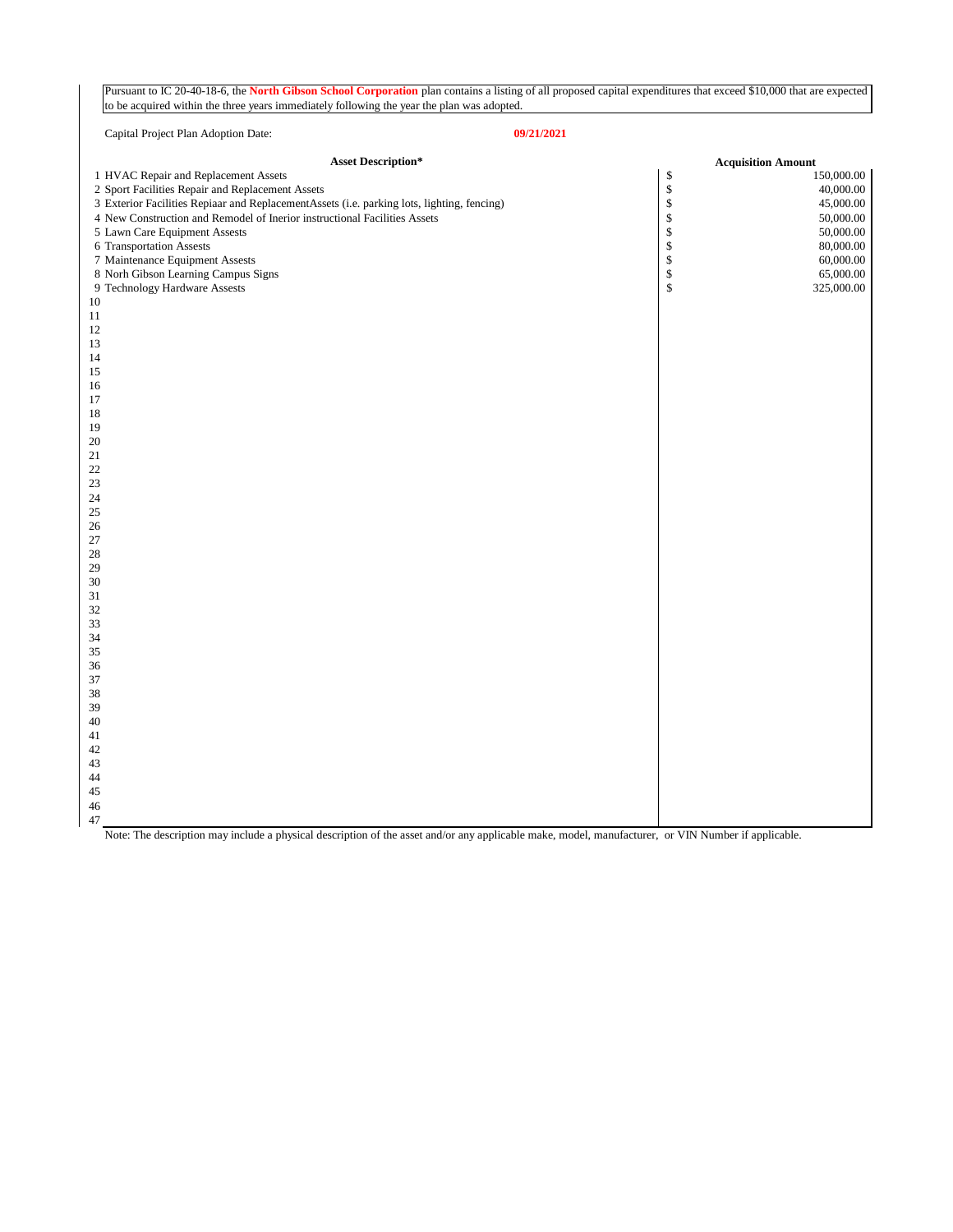Pursant to IC 20-40-18-6, the **North Gibson School Corporation** plan contains a listing of all proposed projects that are capital in nature that exceed \$10,000 that are expected to begin within the three years immediately following the year the plan was adopted.

Capital Project Plan Adoption Date: **09/21/2021**

|                  |                                                                                                    | <b>Estimated</b>  | <b>Estimated</b> | <b>Estimated</b>    |
|------------------|----------------------------------------------------------------------------------------------------|-------------------|------------------|---------------------|
|                  | <b>Project Description*</b>                                                                        | <b>Start Date</b> | <b>End Date</b>  | <b>Project Cost</b> |
| $\mathbf{1}$     | Technology Infrastructure Projects                                                                 | 01/01/2022        | 12/31/2022       | \$<br>350,000.00    |
| $\boldsymbol{2}$ | HVAC Repair & Replacement Projects                                                                 | 01/01/2022        | 12/31/2022       | \$<br>300,000.00    |
| 3                | Roofing Systems Repair & Replacement Projects                                                      | 01/01/2022        | 12/31/2022       | \$<br>100,000.00    |
| 4                | Sports Faiclities Repair & Relacement                                                              | 01/01/2022        | 12/31/2022       | \$<br>200,000.00    |
|                  | Exterior Facilities Repair & Replacement Projects (i.e. parking lots, lighting,                    |                   |                  |                     |
| 5                | fencing)<br>Interior Facilities Repair & Replacement Projects (i.e. instructional, restrooms,      | 01/01/2022        | 12/31/2022       | \$<br>400,000.00    |
| 6                | cafeteria)                                                                                         | 01/01/2022        | 12/31/2022       | \$<br>200,000.00    |
| 7                | Technology Software Repair & Replacement Projects                                                  | 01/01/2022        | 12/31/2022       | \$<br>250,000.00    |
| 8                | PCMS/PCIS Side Walks Repair/Replace Around Building Extend to Tiger Trail<br>South From Auditorium | 01/01/2022        | 12/31/2022       | \$<br>80,000.00     |
| 9                | PCMS/PCIS Brick Repair/Replace Tuck Pointing                                                       | 01/01/2022        | 12/31/2022       | \$<br>60,000.00     |
| 10               | CO Football Game Field Sprinkler System                                                            | 01/01/2022        | 12/31/2022       | \$<br>40,000.00     |
| 11               | PCHS Concrete Reairs & Joint Sealing (parig lots & roadways)                                       | 01/01/2022        | 12/31/2022       | \$<br>90,000.00     |
|                  |                                                                                                    | 01/01/2022        | 12/31/2022       | \$<br>800,000.00    |
| 12               | Administrative & Training Center                                                                   |                   |                  |                     |
| 13               | PCMS/PCIS Parking Lot Projects (i.e. drainage, paving, curbing, lighting)                          | 01/01/2022        | 12/31/2022       | 500,000.00<br>-S    |
| 14               | Gil Hodges Improvement Project                                                                     | 01/01/2022        | 12/31/2023       | \$<br>110,000.00    |
| 15               | PCMS/PCIS Auditorium Renovation including Sound & Lighting                                         | 01/01/2023        | 12/31/2023       | \$<br>500,000.00    |
| 16               | PCMS/PCIS Gym HVAC (cooling) Locker Rooms                                                          | 01/01/2023        | 12/31/2023       | \$<br>500,000.00    |
| 17               | CO soccer Game Field Drainage                                                                      | 01/01/2023        | 12/31/2023       | \$<br>50,000.00     |
| 18               | PCMS/PCIS Classroom not completed/HVAC                                                             | 01/01/2024        | 12/31/2024       | \$<br>2,000,000.00  |
| 19               | PCMS/PCIS Machine Trades Area Renovation                                                           | 01/01/2024        | 12/31/2024       | 800,000.00<br>S     |
| 20               |                                                                                                    |                   |                  |                     |
|                  |                                                                                                    |                   |                  |                     |
| 21               |                                                                                                    |                   |                  |                     |
| 22               |                                                                                                    |                   |                  |                     |
| 23               |                                                                                                    |                   |                  |                     |
| 24               |                                                                                                    |                   |                  |                     |
| 25               |                                                                                                    |                   |                  |                     |

Note: Project Description may include a description of the project including physical location, scope of work, and/or internal project name or tracking number.

Additional sheets may be added if necessary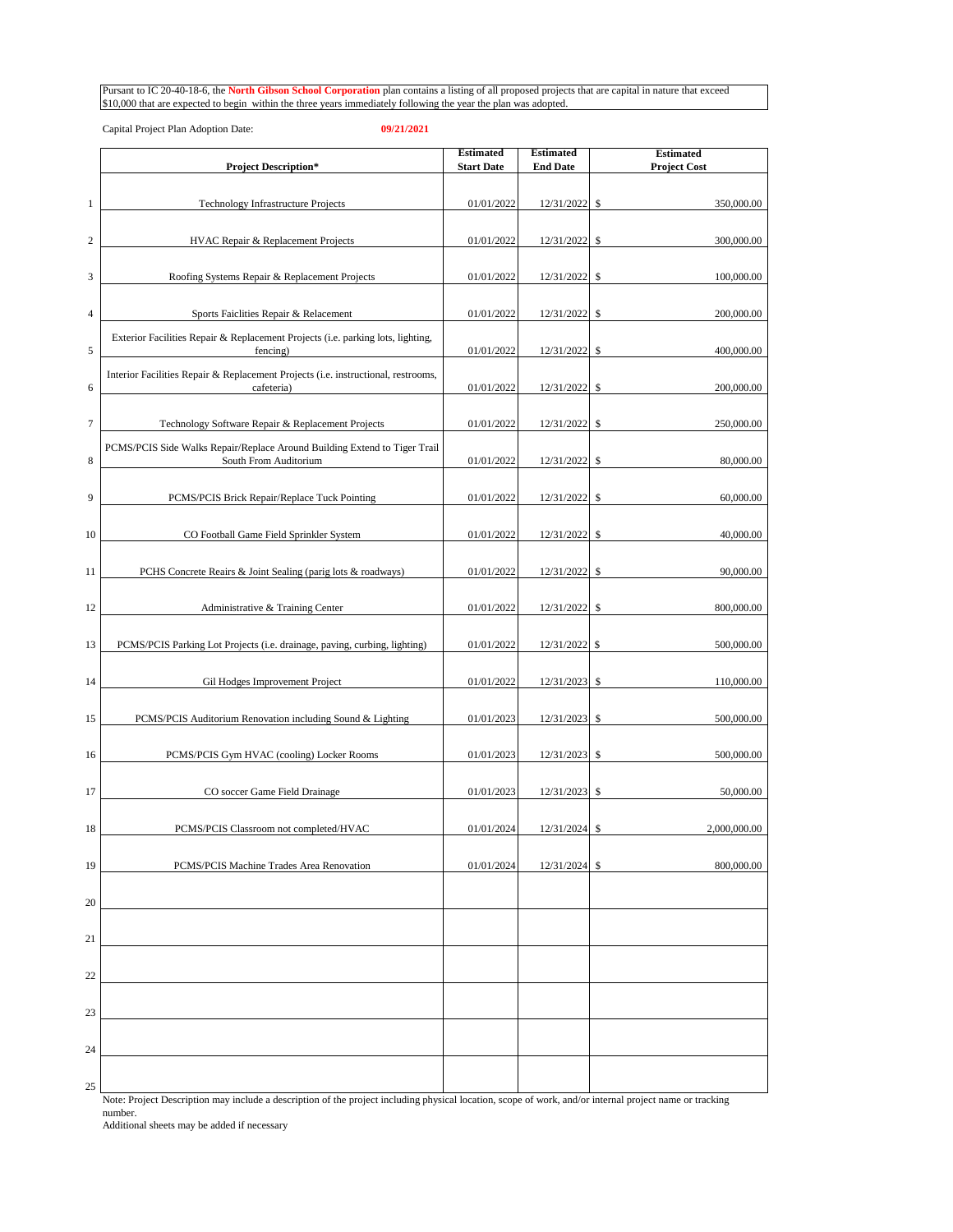## **RESOLUTION TO ADOPT THE CAPITAL PROJECTS FUND PLAN Budget Year 2022**

This resolution is adopted by the Board of Trustees of the School Corporation below:

School Corporation Name: County: North Gibson School Corporation **Gibson** 

WHEREAS, A Capital Project Plan has been established; and WHEREAS, the Board of Trustees is required under IC 20-40-18-6 to adopt a plan for the Capital Project Plan; and

WHEREAS, the Board of Trustees held a public hearing on the plan date and place below:

Meeting Date: Meeting Location: Tuesday, September 7, 2021, 5:30PM PCMS Auditorium, 1106 N Embree St., Princeton, IN 47670

THEREFORE, BE IT RESOLVED, by the Board of Trustees that the plan entitled "2022 Capital Project Plan" this resolution, and is adopted as the Board of Trustees' Plan with respect to the Capital Project Plan.

BE IT FURTHER RESOLVED, that the Board of Trustees shall submit a certified copy of this resolution to the Department of Local Government Finance as required by IC 20-40-18-6.

> Adoption Date: Tuesday, September 21, 2021 6:30PM

| <b>AYE</b> |  | $\overline{\text{MAX}}$               |
|------------|--|---------------------------------------|
|            |  |                                       |
|            |  |                                       |
|            |  |                                       |
|            |  |                                       |
|            |  |                                       |
|            |  |                                       |
|            |  |                                       |
|            |  |                                       |
| Attest:    |  | Secretary of Board of School Trustees |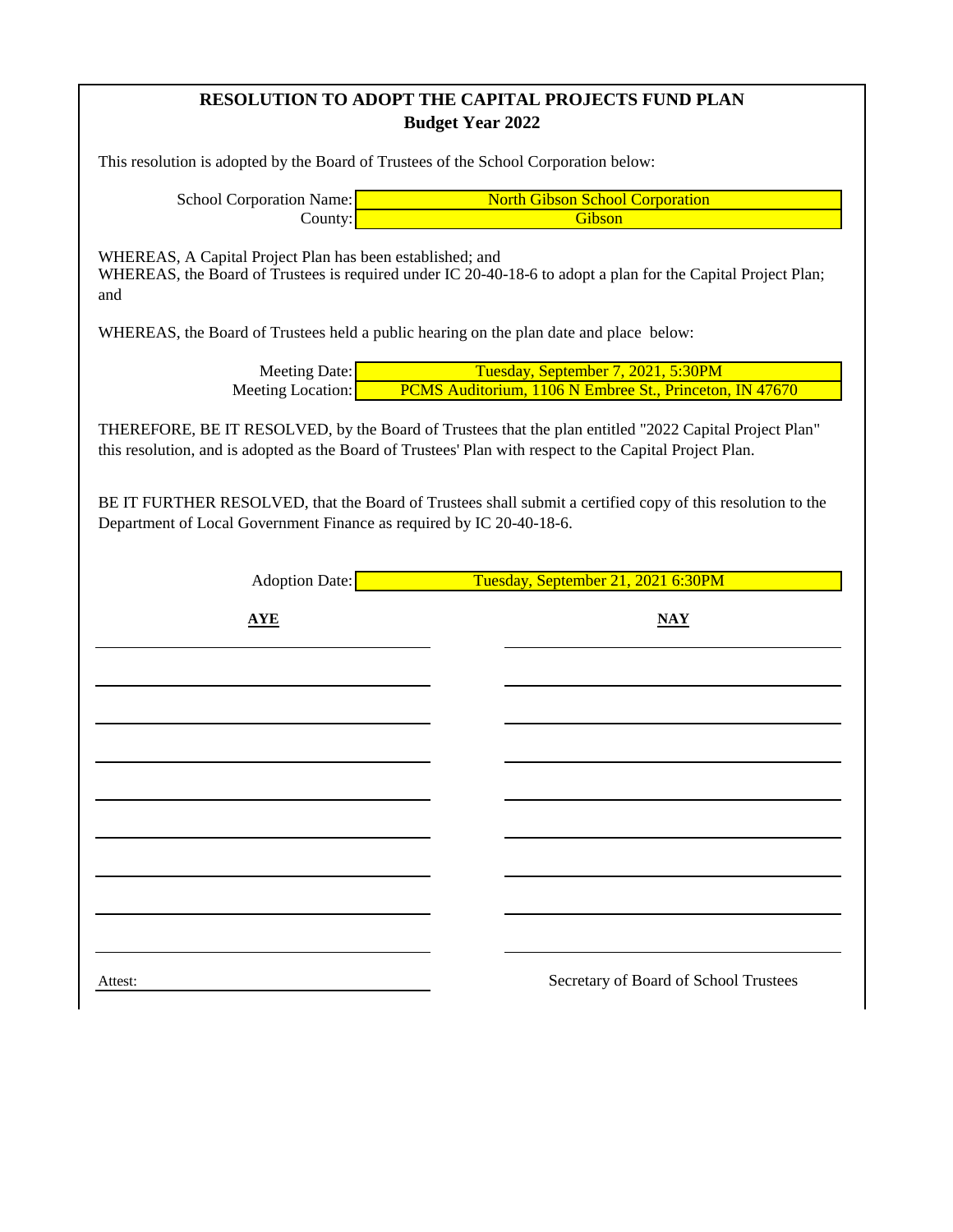## **NOTICE TO TAXPAYERS**

Complete details of the Capital Projects plan may be seen by visiting the website of this unit of government at the following address: **ngsc.k12.in.us.** 

Notice is hereby given to taxpayers of **North Gibson School Corporation** that the proper officers of **North Gibson School Corporation** will conduct a public hearing on the year **2022**  proposed Capital Projects Plan pursuant to IC 20-40-18-6. Following the public hearing, the proper officers of **North Gibson School Corporation** may adopt the proposed plan as presented or with revisions.

| Public Hearing Date:  | $07-Sep-21$                                              |
|-----------------------|----------------------------------------------------------|
| Public Hearing Time:  | 5:30 PM                                                  |
| Public Hearing Place: | PCMS Auditorium, 1106 N. Embree St., Princeton, IN 47670 |

Taxpayers are invited to attend the meeting for a detailed explanation of the plan and to exercise their rights to be heard on the proposed plan. If the proposed plan is adopted by resolution, the resolution will be submitted to the Department of Local Government Finance as per IC 20-40-18-6(d).